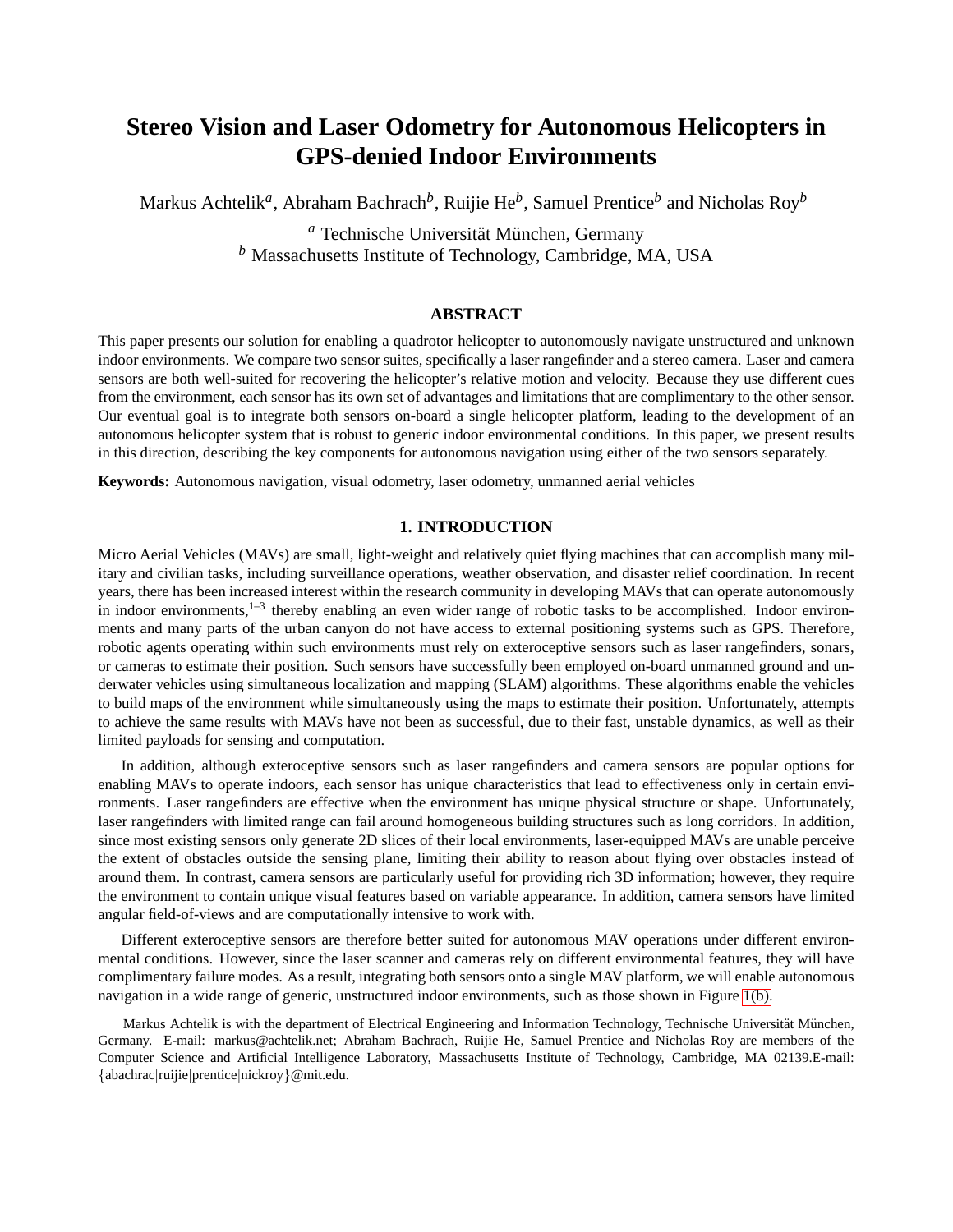

(a) Laser-equipped Quadrotor helicopter (b) Autonomous flight (c) Camera-equipped Quadrotor

<span id="page-1-2"></span>

<span id="page-1-1"></span><span id="page-1-0"></span>Figure 1. Our laser-equipped quadrotor helicopter is shown in Fig [1\(a\).](#page-1-1) Sensing and computation components include a Hokuyo Laser Rangefinder (1), laser-deflecting mirrors for altitude (2), a monocular camera (3), an IMU (4), a Gumstix processor (5), and the helicopter's internal processor (6). Fig [1\(b\)](#page-1-0) demonstrates autonomous flight in unstructured indoor environments. Our quadrotor helicopter equipped with a stereo camera rig is shown in Fig [1\(c\).](#page-1-2)

This paper presents our initial results towards developing an integrated helicopter system capable of indoor flight using both laser-rangefinder and camera sensors on-board. We present two separate sensing solutions, a laser-rangefinder and a stereo camera system. We show that each is independently capable of autonomous navigation in unstructured indoor environments. Figure [1\(a\)](#page-1-1) shows our laser-equipped quadrotor helicopter, and our stereo-camera quadrotor is shown in Figure [1\(c\).](#page-1-2) The baseline helicopter platforms were built by Ascending Technologies.<sup>4</sup> The system is enabled by a multilevel sensor processing system architecture that is designed not only to meet the requirements for autonomous control and navigation of an indoor helicopter, but also to be independent of the sensing modality used. Indeed, our experimental results on both helicopter platforms demonstrate our ability to reuse the system architecture with either, or both, sensors on-board.

The key contributions of this paper are:

- 1. To summarize previously reported results on fully autonomous quadrotors that only rely on on-board sensors for stable control, without requiring prior maps of the environment.
- 2. A stereo camera visual odometry algorithm that allows stereo camera images to be processed in real-time, providing accurate velocity and relative position information.
- 3. A multi-level sensor processing hierarchy and system architecture that is independent of the on-board exteroceptive sensor used for obtaining position estimates.

After discussing some of the key challenges for performing autonomous navigation and SLAM on MAVs, we provide an overview of the systems that we have developed, as well as the overarching system architecture that enables easy interchanging of the exteroceptive sensors. We then describe the high-speed laser scan-matching and visual odometry algorithms for laser and stereo camera sensors respectively, before highlighting the remaining algorithms that are applicable to both sensors. Finally, we present results of both platforms navigating autonomously in different unstructured indoor environments.

# **2. KEY CHALLENGES FOR AUTONOMOUS MAVS**

<span id="page-1-3"></span>Combining wheel odometry with exteroceptive sensors in a probabilistic SLAM framework has proven very successful for ground robotics;<sup>5</sup> many algorithms for accurate localization of ground robots in large-scale environments exist. Unfortunately, performing the same tasks on a MAV requires more than mounting equivalent sensors onto helicopters and using the existing SLAM algorithms. Flying robots behave very different from ground robots, and therefore, the requirements and assumptions that can be made for flying robots must be explicitly reasoned about and managed. We have reported this analysis previously but we summarize it here.

*Limited sensing payload:* MAVs must generate sufficient vertical thrust to remain airborne, limiting the available payload. This weight limitation forces indoor air robots to rely on lightweight Hokuyo laser scanners, micro cameras and lower-quality MEMS-based IMUs, all of which have limited ranges, fields-of-view and are noisier compared to their ground equivalents.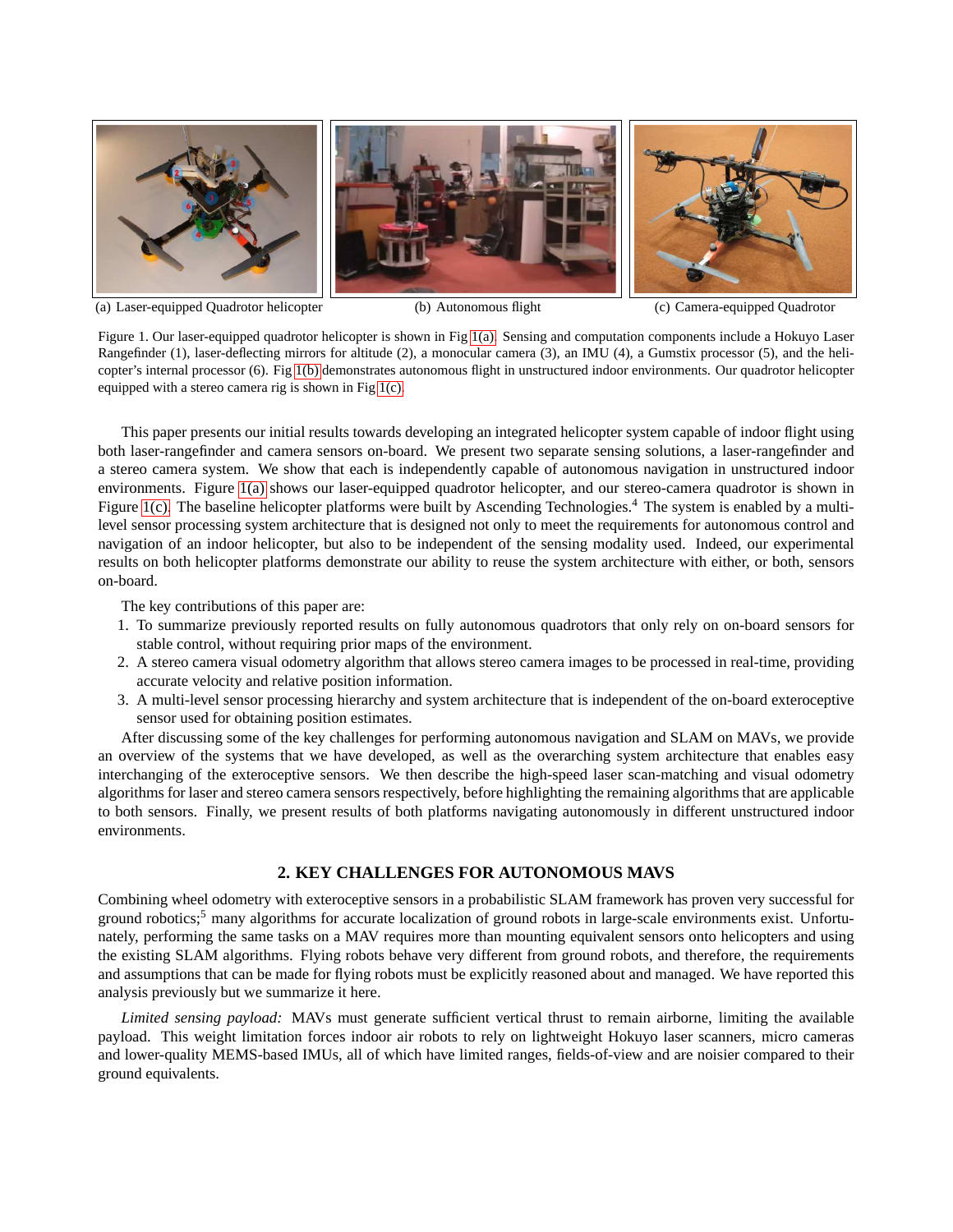*Indirect odometry:* Unlike ground vehicles, air vehicles are unable to measure odometry directly, which most SLAM algorithms require to initialize their estimate of the vehicle's motion between time steps. Although odometry can be obtained by double-integrating accelerations, lightweight MEMs IMUs are often subject to time-varying biases that result in high drift rates.

*Limited computation on-board:* Despite advances within the community, SLAM algorithms continue to be computationally demanding even for powerful desktop computers, and are therefore not implementable on today's small embedded computer systems that can be mounted on-board indoor MAVs. While the computation can be offloaded to a powerful ground-station by transmitting sensor data wirelessly, communication bandwidth then becomes a potential bottleneck, especially for camera data.

*Fast dynamics:* The helicopter's fast dynamics also result in a host of sensing, estimation, control and planning implications for the vehicle. Filtering techniques, such as the family of Kalman Filters, are often used to obtain better estimates of the true vehicle state from noisy measurements. Smoothing the data generates a cleaner signal but adds delay to the state estimates. While delays generally have insignificant effects on vehicles with slow dynamics, these effects are amplified by the MAV's fast dynamics, and cannot be ignored.

*Need to estimate velocity:* In addition, the helicopter's under-damped dynamics imply that proportional control techniques are insufficient to stabilize the vehicle; we must therefore estimate the vehicle's velocities, whereas most SLAM algorithms completely ignore the velocity. While the helicopter can accurately hover using PD-control, it oscillates unstably with only a P-control. This emphasizes the importance of obtaining accurate and timely state estimates of both position and velocity states.

*Constant motion:* Unlike ground vehicles, a MAV cannot simply stop and re-evaluate when its state estimates have large uncertainties. Instead, the vehicle is likely to oscillate, degrading the sensor measurements further. Therefore, planning algorithms for air vehicles must not only be biased towards paths with smooth motions, but must also explicitly reason about uncertainty in path planning, as demonstrated by He et al.<sup>9</sup>

#### **3. SYSTEM OVERVIEW**

We addressed the problem of autonomous indoor flight as primarily a software challenge. To that end, we used off-the-shelf hardware throughout the system. Our quadrotor helicopter platforms were designed by Ascending Technologies GmBH, and are able to carry roughly 250g of payload.

For the laser-equipped quadrotor (Figure [1\(a\)\)](#page-1-1), we outfitted it with a Gumstix microcomputer that provides a wifi link between the vehicle and a ground control station, and a lightweight Hokuyo laser rangefinder for localization. The laser rangefinder provides a 270° field-of-view at  $40Hz$ , up to an effective range of  $30m$ . We deflect some of the laser beams downwards to estimate height above the ground plane.

Similarly, we outfitted another quadrotor helicopter (Figure [1\(c\)\)](#page-1-2) with a stereo camera rig, using cameras from uEye. These cameras have a resolution of  $752 \times 480\text{px}$  (WVGA), and are placed facing forward, with a baseline of 35 cm separation, and lenses with 65° FOV. By placing them as far apart from each other as possible, we increase the resolution available for stereo triangulation. Because of the additional bandwidth and computational power required to process the stereo camera images, a Lippert CoreExpress 1.6Ghz Intel Atom board was used to transmit the stereo camera images to the ground control station at 10Hz, as well as to act as the control link with the quadrotor helicopter. Computation was done off-board on a 2.4Ghz Core2Duo laptop.

On its own, the AscTec Hummingbird helicopter is equipped with attitude stabilization, using an on-board IMU and processor to stabilize the helicopter's pitch and roll.<sup>4</sup> This dynamic model has been reported previously but is summarized here. The on-board controller takes 4 inputs,  $\vec{u} = [u_p, u_r, u_t, u_\theta]$ , which denote the desired pitch and roll angles, overall thrust and yaw velocities. The on-board controller allows the helicopter's dynamics to be approximated with simpler linear equations:

<span id="page-2-0"></span>
$$
\ddot{x}^b = k_p u_p + b_p
$$
  
\n
$$
\ddot{y}^b = k_r u_r + b_r
$$
  
\n
$$
\ddot{y}^b = k_r u_r + b_r
$$
  
\n
$$
\dot{\theta} = k_\theta u_\theta + b_\theta
$$
\n(1)

where  $\ddot{x}^b$  and  $\ddot{y}^b$  are the resultant accelerations in body coordinates, while  $k_*$  and  $b_*$  are model parameters that are functions of the underlying physical system. We learn these parameters by flying inside a Vicon Motion capture system and fitting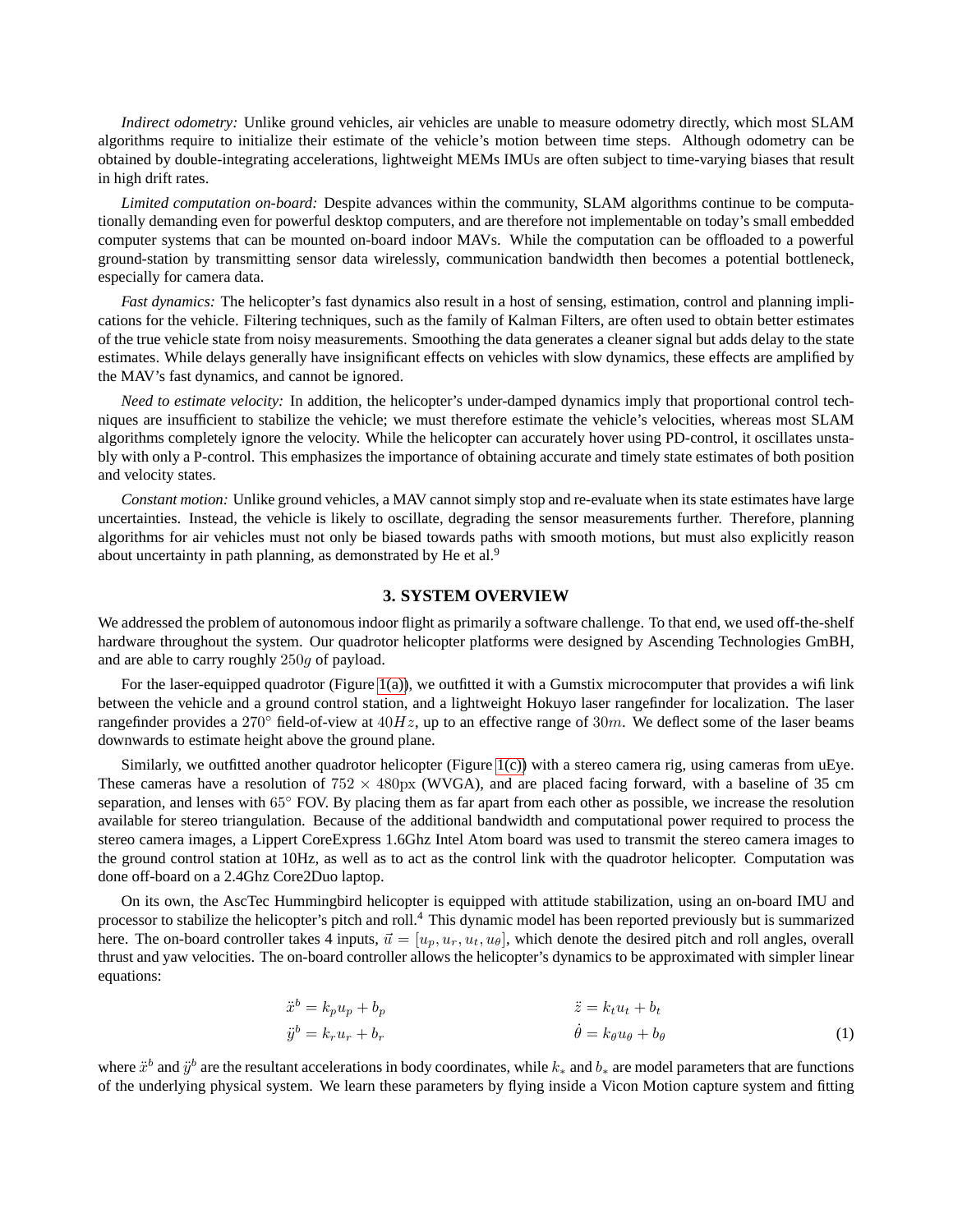

<span id="page-3-0"></span>Figure 2. Schematic of our hierarchical sensing, control and planning system. At the base level, the onboard IMU and controller (green) creates a tight feedback loop to stabilize the helicopter's pitch and roll. The yellow modules make up the real-time sensing and control loop that stabilizes the helicopter's pose at the local level and avoids obstacles. Finally, the red modules provide the high-level mapping and planning functionalities.

parameters to the data using a least-squares optimization. Using Matlab(R)'s linear quadratic regulator (LQR) toolbox, we then find feedback controller gains for the dynamics model in Equation [1.](#page-2-0)

Our system employs a three level sensing hierarchy, as shown in Figure [2.](#page-3-0) At the base level, the onboard IMU and processor create a very tight feedback loop to stabilize the helicopter's pitch and roll, operating at  $1000Hz$ . At the next level, the realtime odometry algorithm (laser or visual) estimates the vehicle's position relative to the local environment, while an Extended Kalman Filter (EKF) combines these estimates with the IMU outputs to provide accurate, high frequency state estimates. These estimates enable the LQR controller to hover the helicopter stably in small, local environments. In addition, a simple obstacle avoidance routine ensures that the helicopter maintains a minimum distance from obstacles.

Small errors made by the odometry algorithms will get propagated forward, resulting in inaccurate state estimates in large environments. To mitigate this, we introduce a third sensing level, where a SLAM algorithm uses both the EKF state estimates and incoming sensor measurements to create a global map, ensuring globally consistent state estimates by performing loop closures. Since SLAM algorithms today are incapable of processing the incoming data fast enough, this module is not part of the real-time feedback control loop at the second level. Instead, it provides delayed correction signals to the EKF, ensuring that our real-time state estimates remain globally consistent.

# **4. SENSOR-DEPENDENT STATE-ESTIMATION ALGORITHMS**

As discussed in Section [2,](#page-1-3) we cannot directly measure the MAV's odometry; instead, we need to estimate the helicopter's relative motion from sensor measurements. This section describes the algorithms that are specific to each of the two exteroceptive sensors used on our helicopter platforms. Both algorithms output estimates of the helicopter's relative position from the latest sensor measurement, as well as the relative positions of the obstacle features in the helicopter's local environment.

#### **4.1 Laser: High-Speed Laser Scan-Matching Algorithm**

For the quadrotor helicopter equipped with the Hokuyo laser rangefinder, we estimate the vehicle's motion by aligning consecutive scans from the laser rangefinder. We developed a very fast laser scan-matching algorithm that builds a highresolution local map based on the past several scans, aligning incoming scans to this map at the  $40Hz$  scan rate. This scanmatching algorithm is a version of the algorithm by Olson et al.,<sup>7</sup> which we have modified to allow for high resolution, yet realtime operation. The algorithm generates a local cost-map, from which the optimal rigid body transform that maximizes a given reward function can be found.

To find the best rigid body transform to align a new laser scan, we score candidate poses based on how well they align to past scans. Unfortunately, the laser scanners provide individual point measurements, and because successive scans will in general not measure the same points in the environment, attempting to correspond points directly can produce poor results. However, if we know the *shape* of the environment, we can easily determine whether a point measurement is consistent with that shape. We model our environment as a set of polyline contours, and these contours are extracted using an algorithm that iteratively connects the endpoints of candidate contours until no more endpoints satisfy the joining constraints. With the set of contours, we maintain a cost-map that represents the approximate log-likelihood of a laser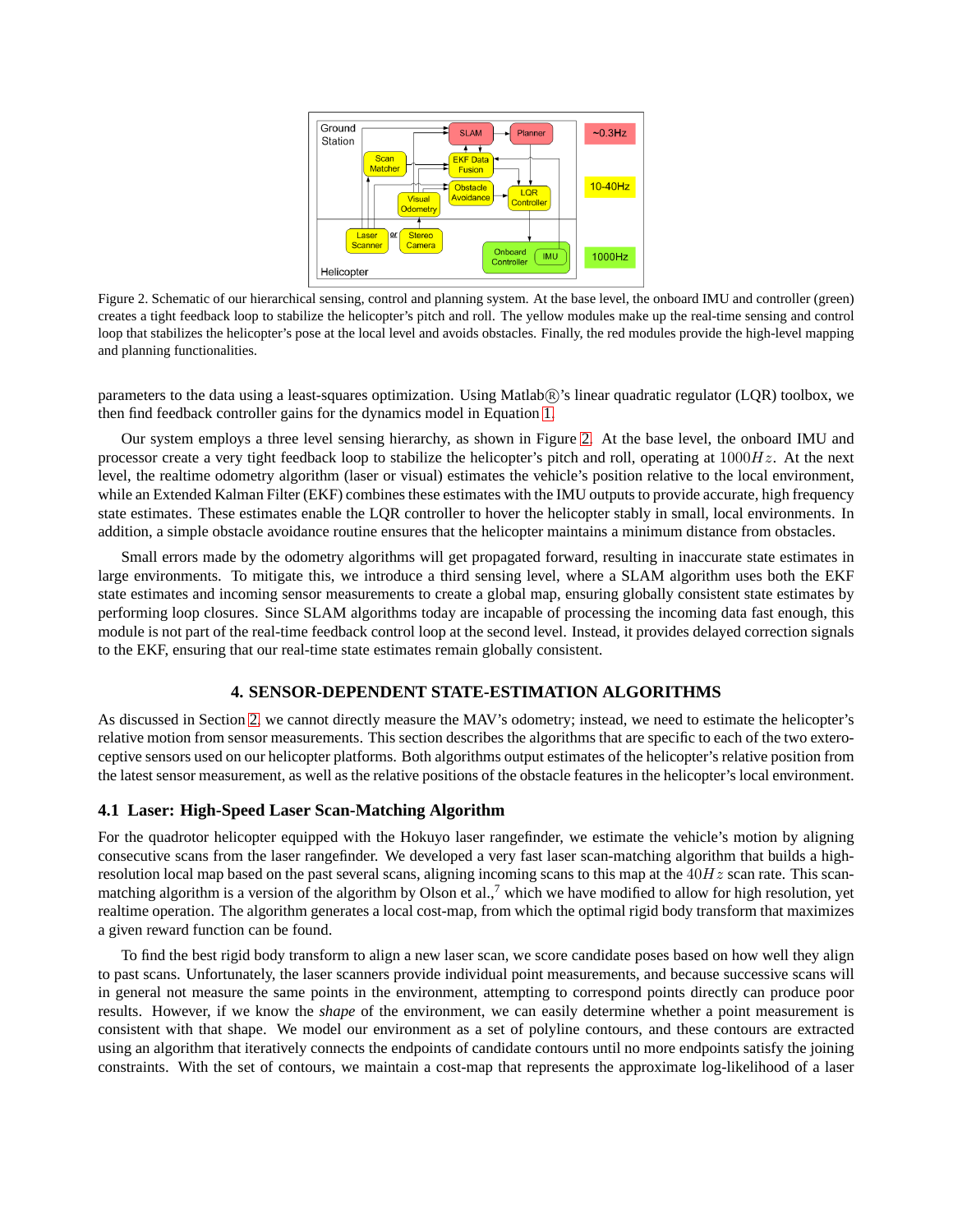

<span id="page-4-0"></span>Figure 3. Basic scheme of the stereo visual odometry algorithm: 1. Feature detection; 2. Tracking from *left* to *right* frame and depth reconstruction; 3. Tracking from previous to current frame; 4. Similar to 2.; 5. Frame to frame motion estimation.

reading at any given location. We create our cost-map from a set of  $k$  previous scans, where new scans are added when an incoming scan has insufficient overlap with the existing set of scans used to create the cost-map.

For each incoming scan, we compute the best rigid body transform  $(x, y, \theta)$  relative to our current map. Many scanmatching algorithms use gradient descent techniques to optimize these values, but these methods are subject to local optima. Instead, we perform an exhaustive search over the grid of possible poses, which can be done fast enough by setting up the problem such that optimized image addition primitives can be used to process blocks of the grid simultaneously. In addition to improved robustness, generating the complete cost-surface allows us to easily quantify the uncertainty of our match, by looking at the shape of the cost surface around the maximum. As with the dynamics model, more details can be found in previous publications.

## **4.2 Stereo: Visual Odometry Algorithm**

For our quadrotor helicopter equipped with a stereo-camera rig, we developed a visual odometry algorithm that functioned as the stereo-camera equivalent of the laser scan-matching algorithm. In general, a single camera is sufficient for estimating relative motion of the vehicle, by using the feature correspondences of consecutive image frames, but only up to an arbitrary scale factor.<sup>10</sup> If enough feature correspondences (at least  $7-8$ ) are available, the fundamental matrix describing the motion of the camera can be computed. Decomposing this matrix yields the relative rotation and translation motion of the camera, and while the rotation can be uniquely computed with respect to this scalar factor, we can only compute the translational direction of the motion, and not its magnitude.

To resolve this scale ambiguity, either scene knowledge is necessary, or two successive views must have distinct vantage points and a sufficiently large baseline between them, mainly because motion in the direction of the camera's optical axis cannot be computed accurately. Given that scene knowledge for unknown environments is typically unavailable, and MAVs often move slowly and forward with the camera facing front, autonomous navigation for MAVs has proven to be very challenging (refer to Section [7\)](#page-8-0). This motivates our choice for using a stereo camera to reconstruct the 3D-position of environmental features accurately. The stereo-rig not only enforces a baseline distance between the two cameras, but also allows us to reconstruct the feature positions in a single timestep, rather than using consecutive frames from a monocular camera. In this section, *left* and *right* denote the images taken from the left and right stereo cameras respectively, as seen from the helicopter's frame of reference.

Our approach for stereo visual odometry is outlined in figure [3.](#page-4-0) Features are first detected in the *left* frame from the previous time-step (1). These features are then found in the previous *right* frame (2), enabling us to reconstruct their positions in 3D-space using triangulation. This "sparse-stereo" method not only avoids unnecessary computation of depth and depth error-handling in areas that lack features, but also avoids image rectification as long as the camera's optical axis are approximately parallel. Successfully reconstructed features are then tracked from the previous *left* to the current *left* frame (3), and a similar reconstruction step is performed for the current frames (4). This process results in two "clouds" of features that relate the previous and current views. With these correspondences, the quadrotor's relative motion in all 6 *dof* can be computed in a least-squares sense with a closed form solution (5).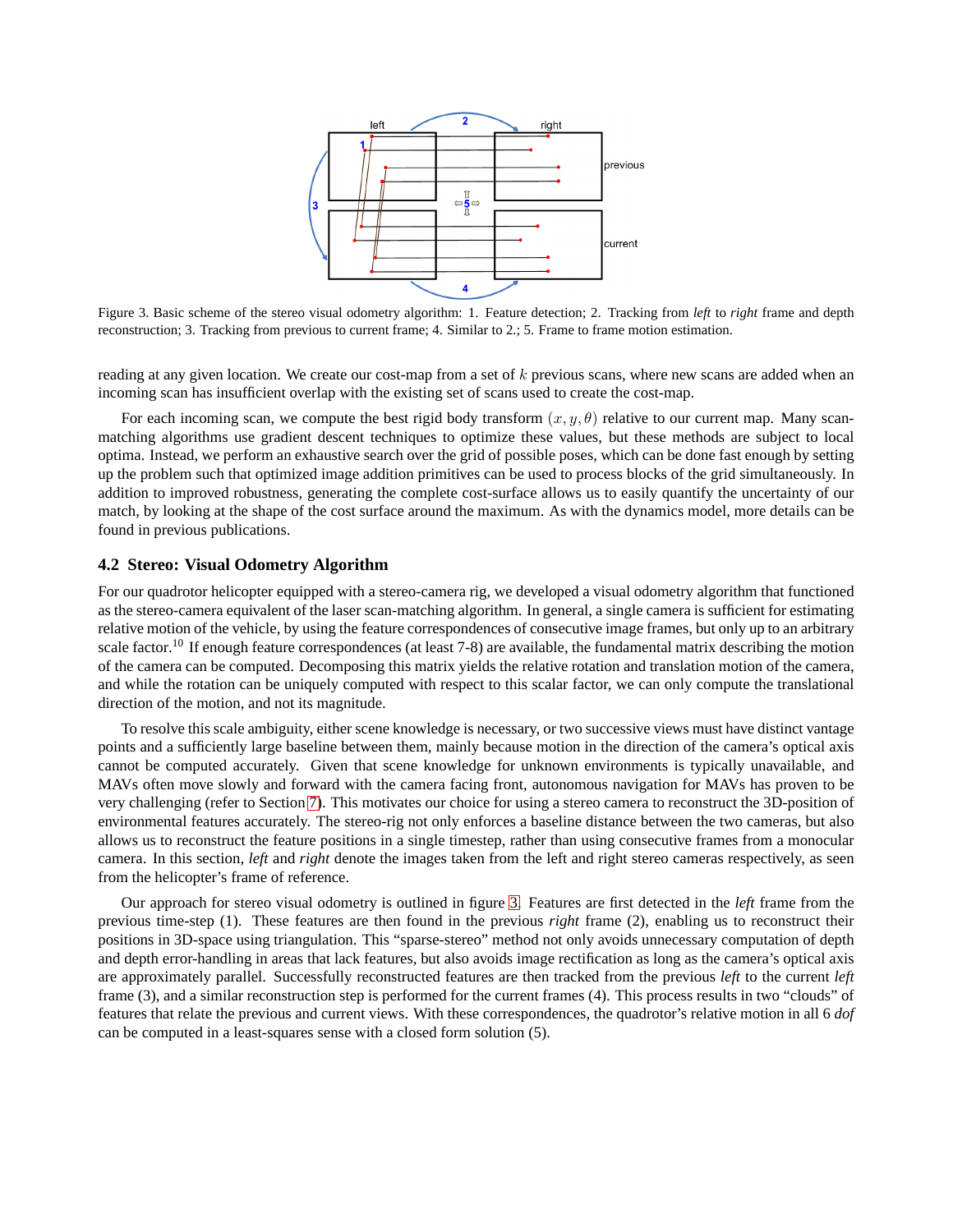#### <span id="page-5-2"></span>**4.2.1 Feature detection**

Although SIFT<sup>11</sup> and SURF<sup>12</sup> features are popular choices for visual feature detectors, computing them fast for our purposes on modern hardware remains computationally infeasible, given the control requirements of our quadrotors discussed in Section [2.](#page-1-3) Instead, we adopted the  $FAST^{13}$  feature detector. In order to avoid detecting many distinct features that are in close geometric proximity to each other, we down-sample the image before running the feature-detector, and transform these feature locations to the full size image after detection. Unfortunately, many edge features are still detected by FAST, leading to inaccurate feature-tracking results. We therefore refine these corner estimates using the Harris corner-response<sup>14</sup> for each feature. A Harris parameter of 0.04 eliminates most of the edge features in the feature set. The use of the FAST detector beforehand allows us to compute the more computationally intensive image-gradients and corner-responses used by the Harris detector only for the areas detected by the FAST detector – a small subset of the entire image.

Unfortunately, our current feature set might still contain features that are located in close proximity with other features; this incurs unnecessary computational cost and makes feature-tracking error-prone, since a large number of features results in a greater prevalence of local maxima. We therefore prune our feature set by computing the distance between all feature pairs, eliminating the feature with the smaller score if the distance is less than a specified threshold. While this process theoretically has a complexity of  $O(n^2)$ , the computation in practice is much faster because the features are already presorted by the FAST feature detector. These steps need 3-4 ms for about 500 feature candidates and leave around 150 valid features. After pruning out all the undesired features, the remaining feature locations are refined to subpixel accuracy based on image gradients; this process requires an additional 6 ms.

To track the features between the *left* and *right* frames, as well as from the previous to the current frames, we use the pyramidal implementation of the KLT optical flow tracker available in OpenCV.<sup>15</sup> This implementation allows us to track features robustly over large baselines and is robust to the presence of motion blur. Compared to template matching methods such as SAD, SSD and NCC, this algorithm finds feature correspondences with subpixel accuracy. For correspondences between the *left* and *right* frames, error-checking is done at this stage by evaluating the epipolar constraint  $x_{right}^T F x_{left} =$  $0 \pm \epsilon$ , where x denotes the feature location in the respective frame, F is the fundamental matrix pre-computed from the extrinsic calibration of the stereo rig, and  $\epsilon$  is a pre-defined amount of acceptable noise.

#### <span id="page-5-1"></span>**4.2.2 Frame to frame motion estimation**

Once we have the sets of corresponding image features, these are projected to a 3D-space by triangulation between the left and right cameras. Then, with these two sets of corresponding 3D-feature locations, we can estimate the relative motion between the previous and current time-steps using the closed form method proposed by Umeyama.<sup>16</sup> This method computes rotation and translation separately, finding an optimal solution in a least squares sense. Unfortunately, least square methods are sensitive to outliers, and we therefore use Umeyama's method to generate a hypothesis for the robust MSAC<sup>17</sup> estimator, a refinement of the popular RANSAC method. After finding a hypothesis with the maximum inlier set, the solution is recomputed using all inliers.

This method gives the transformation of two sets of points with respect to a fixed coordinate system. In our application, the set of points is fixed while the camera or MAV coordinate system is moving. The rotation  $\Delta R$  and translation  $\Delta t$  of the helicopter to it's previous body frame are then given by  $\Delta R = R^T$  and  $\Delta t = -R^T t$ , where  $R$  and  $t$  denote the rotation and translation which were derived from the method above. Using homogeneous transforms, the pose of the helicopter to an initial pose,  $T_0$ , is given by:

$$
T_{current} = T_0 \cdot \Delta T_{t-n+1} \cdot \ldots \cdot \Delta T_{t-1} \cdot \Delta T_t = T_{previous} \cdot \Delta T_t \quad \text{with} \quad T = \begin{bmatrix} R & t \\ \underline{0} & 1 \end{bmatrix}
$$
 (2)

#### <span id="page-5-0"></span>**4.2.3 Nonlinear motion optimization**

Similar to the laser scan-matching process, small measurement errors will accumulate over time and result in highly inaccurate position estimates over time, according to Equation [2.](#page-5-0) Additionally, since the motion between frames tends to be small, the velocity signal is highly susceptible to noise. However, because many of the visual features remain visible across more than two consecutive frames, we can estimate the vehicle motion across several frames to obtain more accurate estimates. This can be done using bundle adjustment<sup>18</sup> (shown in Figure [4\)](#page-6-0), where the basic idea is to minimize the following cost function: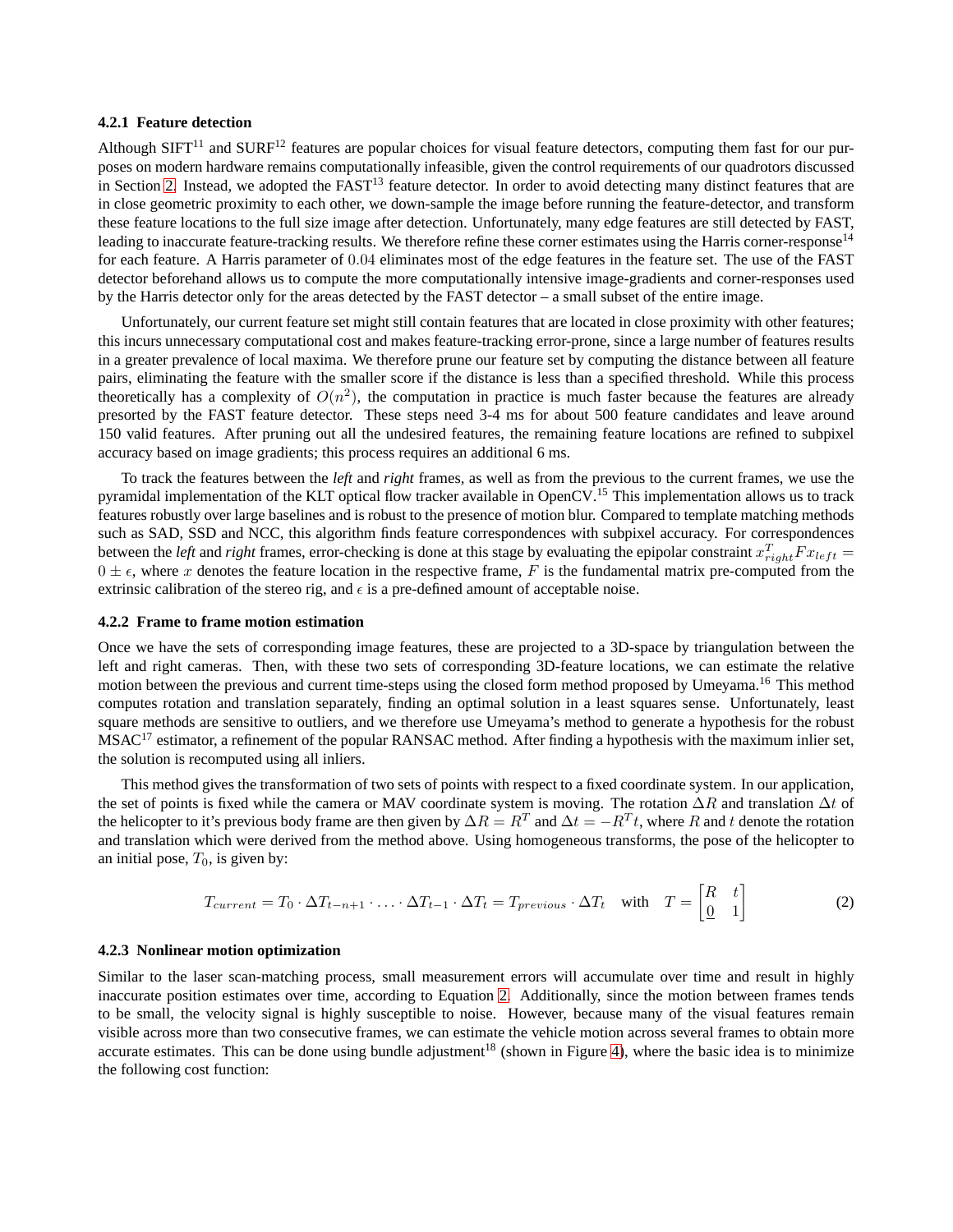

<span id="page-6-0"></span>Figure 4. Bundle adjustment incorporates feature correspondences over a window of consecutive frames.

$$
c(\mathbf{X}_i, R_j, t_j) = \sum_{i=0}^m \sum_{j=0}^n d(\mathbf{x}_{ij}, P_j \mathbf{X}_i)^2 \quad \text{with} \quad P_j = [K_j R_j \quad K_j t_j]
$$
(3)

where  $d(\mathbf{x}_{ij}, P_j \mathbf{X}_i)$  is the re-projection error due to the projection of the 3D-feature,  $\mathbf{X}_i$ , onto the camera's image plane using the j-th view, so as to obtain the 2D-point,  $x_{ij}$ . Here, m and n are the number of 3D-features and views respectively, while  $K_i$  is the intrinsic camera matrix, which is assumed to be constant.

We are therefore seeking to find the optimal arrangement of 3D-features and camera-motion parameters so as to minimize the sum of the squared re-projection errors. This problem can be solved using an iterative nonlinear least squares methods, such as the technique proposed by Levenberg-Marquardt. Here, normal equations with a Jacobian  $(J)$  from the re-projection function have to be solved. Although the cost function appears simple, the problem has a huge parameter space. We have a total of  $3m + 6n$  parameters to optimize – three parameters for each 3D-feature and six parameters for each view. In addition, in each Levenberg-Marquardt step, at least  $m$  re-projections have to be computed per view. Computation in real-time therefore quickly becomes infeasible with such a large parameter space. Fortunately, J has a sparse structure, since each 3D-feature can be considered independent, and the projection of  $X_i$  into  $x_{ij}$  depends only on the j-th view. This sparse-bundle-adjustment problem can be solved using the generic package by Lourakis and Argyros,<sup>19</sup> and we used this package for our application.

The standard bundle adjustment approach is susceptible to outliers in the data, and because it is an iterative technique, good initial estimates are needed for the algorithm to converge quickly. We avoided both problems by using the robust frame-to-frame MSAC motion estimates, as described in Section [4.2.2,](#page-5-1) as well as their inlier sets of 3D features.

Running bundle adjustment over all frames would quickly lead to computational intractability. Instead, we pursued a sliding-window approach, bundle-adjusting only a window of the latest  $n$  frames. By using the adjustment obtained from the old window as an initial estimate of the next bundle adjustment, we ensured that the problem is sufficientlyconstrained while reducing the uncertainties due to noise. The presence of good initial estimates also reduces the number of optimization steps necessary. Performing bundle adjustment for 150 features using a window size of  $n = 5$  took approximately 30-50ms.

Thus far, we have assumed that the feature correspondences necessary for bundle adjustment are known. These correspondences could be found by chaining the matches from frame-to-frame; unfortunately, our optical-flow-tracking approach does not compute the descriptors in the current frame when tracking the relative motion between the previous and current frames. Therefore, the Harris corner response for each feature is re-computed and sorted as described in Section [4.2.1.](#page-5-2) Given that the number of features diminishes over successive frames, new features are also added at every timestep, and when the new features are located close to old features, the old ones are preferred.

# **4.3 EKF Data Fusion**

Having obtained relative position estimates of both the vehicle and environmental features from the individual sensors, these estimates can then be used in a sensor-independent manner for state estimation, control, map building and planning. We use an Extended Kalman Filter (EKF) to fuse the relative position estimates  $(x, y, z, \theta)$  of the vehicle with the acceleration readings from both the IMU and those predicted by our control inputs. Using the open source KFilter library, we estimate the position, velocity, and acceleration of the vehicle, as well as biases in both the IMU and control inputs, in a 22-state vector. We perform the measurement updates asynchronously, since the wireless communication link adds variable delays to the measurements, while the motion model prediction step is performed on a fixed clock. As per,  $^{20}$  we learn the variance parameters by flying the helicopter in a Vicon Motion capture system, which provides ground-truth values for comparing our state estimates against. We then run stochastic gradient descent to find a set of variance parameters that gives the best performance.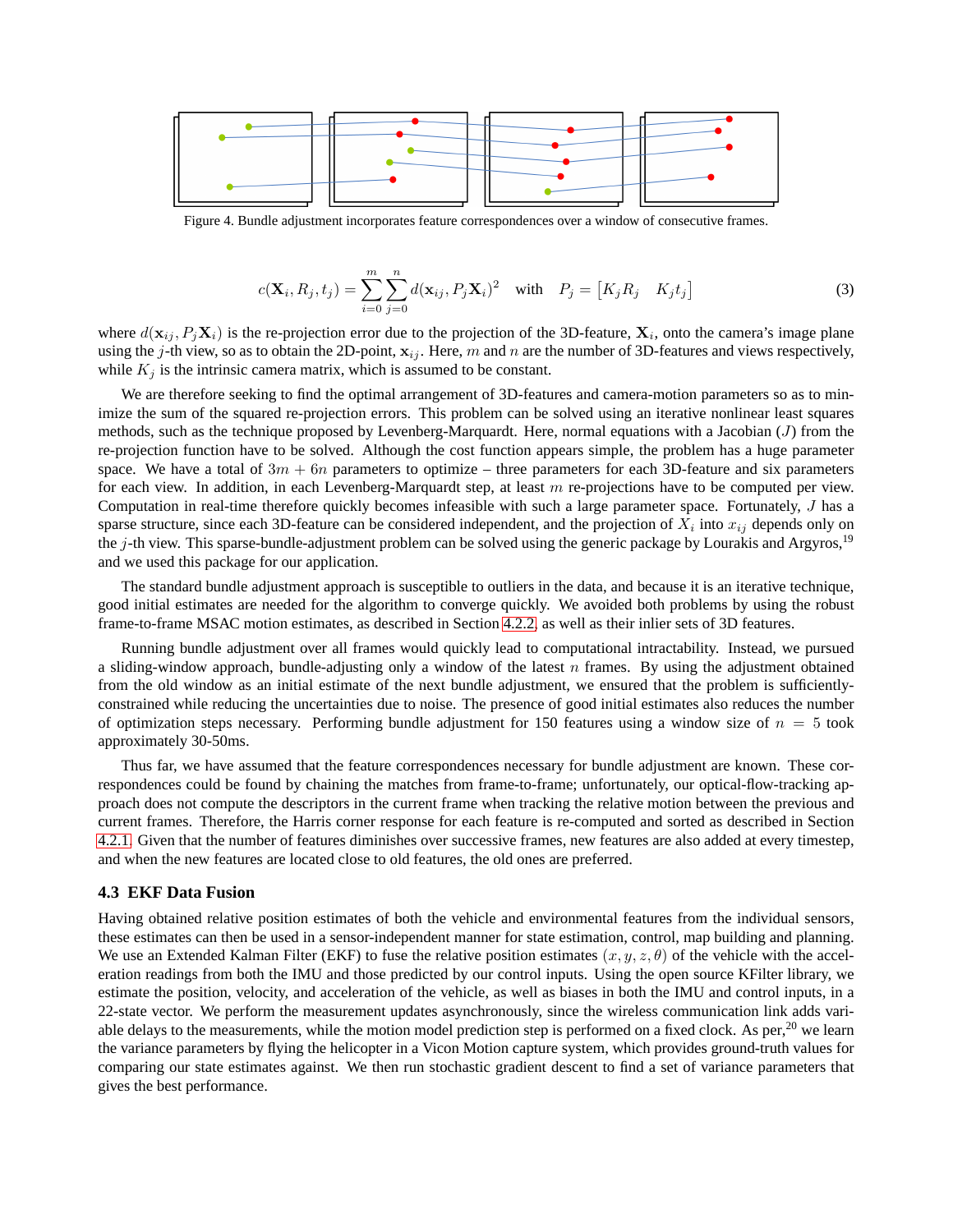#### <span id="page-7-1"></span>**5. EXPERIMENTS AND RESULTS**

We integrated the suite of technologies that were described above to perform autonomous navigation for both helicopters in unstructured and unknown indoor environments. Videos of our system in action are available at: <http://groups.csail.mit.edu/rrg/videos.html>.



<span id="page-7-0"></span>Figure 5. (a) Comparison between the position estimated by the on-board laser sensor with ground truth measurements from an external camera array. (b) Comparison of the velocities during part of the trajectory.

We have reported analysis of the laser position estimates previously, but we reproduce the analysis here for comparison. Figures [5\(a\)](#page-7-0) and [5\(b\)](#page-7-1) demonstrate the quality of our EKF state estimates using the laser range data. We compared the EKF state estimates with ground-truth state estimates recorded by the Vicon motion capture system, and found that the estimates originating from the laser range scans match the ground-truth values closely in both position and velocity. Throughout the 1 minute flight, the average distance between the two position estimates was less that 1.5cm. The average velocity difference was 0.02m/s, with a standard deviation of 0.025m/s. The vehicle was not given any prior information of its environment (i.e., no map).

In contrast, Figure [6](#page-7-2) demonstrates the quality of our EKF state estimates using the camera range data. We compared the EKF state estimates from the camera with ground-truth state estimates recorded by the Vicon motion capture system, and found that the estimates originating from the camera data also match the ground-truth values closely in both position and velocity. Additionally, the bundle adjustment substantially reduces the total error. As before, the vehicle was not given any prior information of its environment (i.e., no map).



<span id="page-7-2"></span>Figure 6. Position and speed over 1200 frames estimated by simple visual odometry from frame to frame (green) and by optimization with bundle adjustment (blue) compared to ground truth (red) obtained by a VICON system. The vehicle was flying with position control based on the estimates from bundle adjustment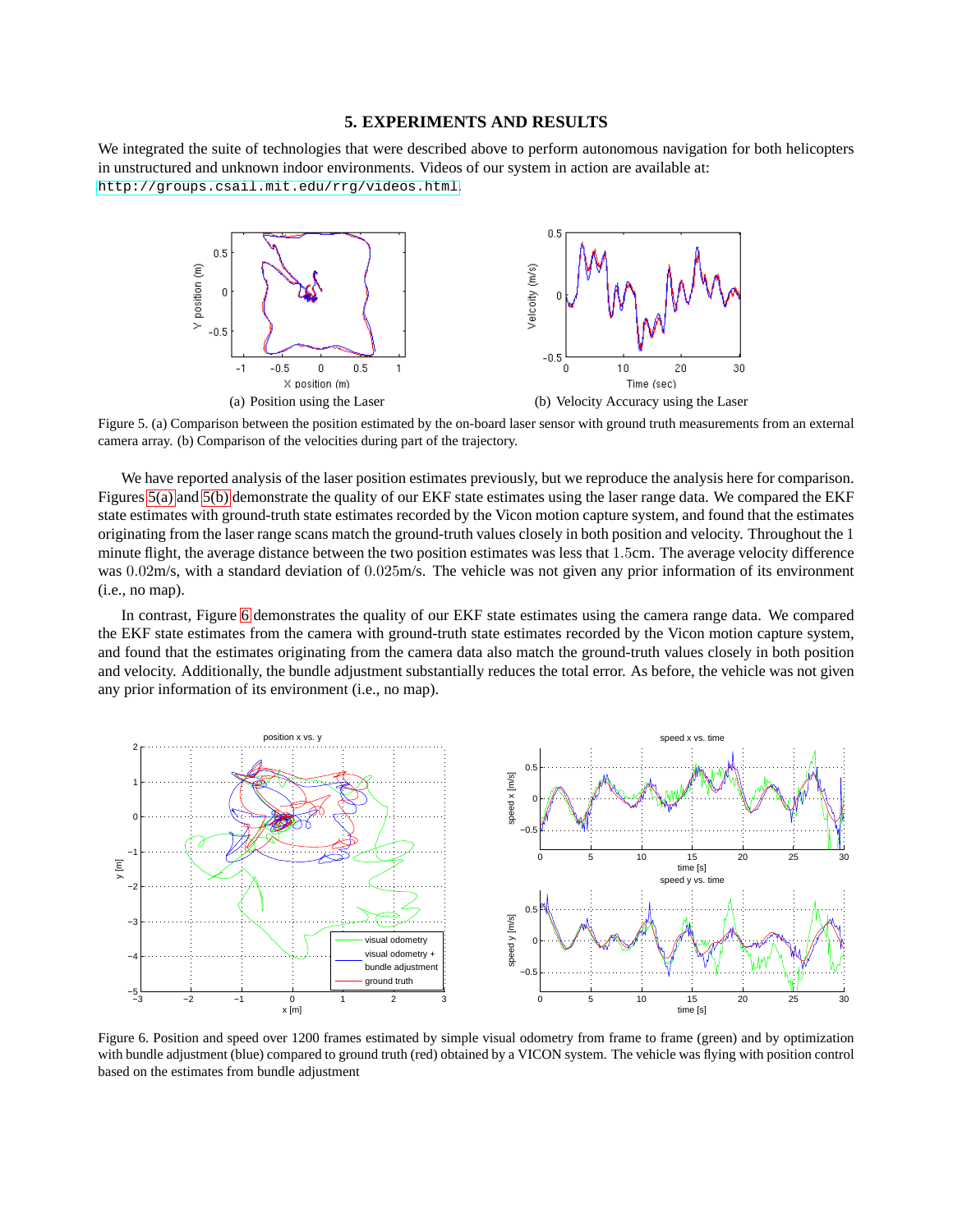Finally, we flew the laser-equipped helicopter around the first floor of MIT's Stata Center. The vehicle was not given a prior map of the environment, and flew autonomously using only sensors on-board the helicopter. The vehicle was guided by a human operator clicking high-level goals in the map that was being built in real-time. The vehicle was able to localize itself and fly stably throughout the environment, and Figure [7](#page-8-1) shows the final map generated by the SLAM algorithm. While unstructured, the relatively vertical walls in the Stata Center environment allows the 2D map assumption of the laser rangefinder to hold fairly well.



<span id="page-8-1"></span>Figure 7. Map of the first floor of MIT's Stata Center constructed by the vehicle during autonomous flight.



Figure 8. Quadrotor helicopter with Integrated Laser-Stereo Camera

# <span id="page-8-2"></span>**6. EXTENSIONS AND FUTURE WORK**

In this paper, we have demonstrated the ability of both a laser-equipped and stereo-camera-equipped quadrotor helicopter to operate autonomously in a variety of unstructured indoor environments. Nevertheless, as discussed in Section [1,](#page-0-0) both sensors have inherent limitations that constrain the range of autonomous operations that can be accomplished with a single sensor. Together with Ascending Technologies, we have recently developed a quadrotor helicopter that has a significantly higher payload (Figure [8\)](#page-8-2), thus enabling us to mount both sensors on the same platform. We believe that integrating both laser and camera sensors on a single quadrotor helicopter will allow us to leverage on their respective strengths, enabling the helicopter to operate robustly indoors and build much richer maps of the environment. Specifically, the multilevel system hierarchy that we have developed allows us to interchange the exteroceptive sensor that is used to obtain the relative position estimates of the vehicle and environmental features, suggesting that we should be able to integrate both sensors relatively easily using the same system architecture.

# **7. RELATED WORK**

<span id="page-8-0"></span>Some previous work<sup>22, 23</sup> shows results of indoor flight by relying on simulated GPS from motion capture systems. Oth $ers^{24,25}$  use a small number of ultrasound sensors to perform altitude control and obstacle avoidance, developing helicopters are able to takeoff, land and hover autonomously; however, they are unable to achieve goal-directed flight. Tournier et al. $<sup>2</sup>$ </sup> performed visual servoing over known Moire patterns to extract the full 6 *dof* state of the vehicle for control, Ahrens<sup>28</sup> extracted corner features that are fed into an EKF based Vision-SLAM framework, building a low-resolution 3D map sufficient for localization and planning. Recently, Angeletti et al.<sup>29</sup> and Grzonka et al.<sup>30</sup> designed helicopter configurations that were similar to the one presented by He at  $al$ <sup>9</sup>.

# **8. CONCLUSION**

In this work, we have developed two separate quadrotor helicopters systems that are capable of autonomous navigation in unknown and unstructured indoor environments, rely only on sensors on-board the vehicle, and avoid relying on a prior map. We have also developed a hierarchical suite of algorithms that accounts for the unique characteristics of air vehicles for estimation, control and planning, and that can be used for both quadrotor helicopters with distinct exteroceptive sensors. In the near future, we hope to integrate both sensors onto a single helicopter platform, enabling us to perform autonomous MAV operations in fully 3-dimensional, generic indoor environments.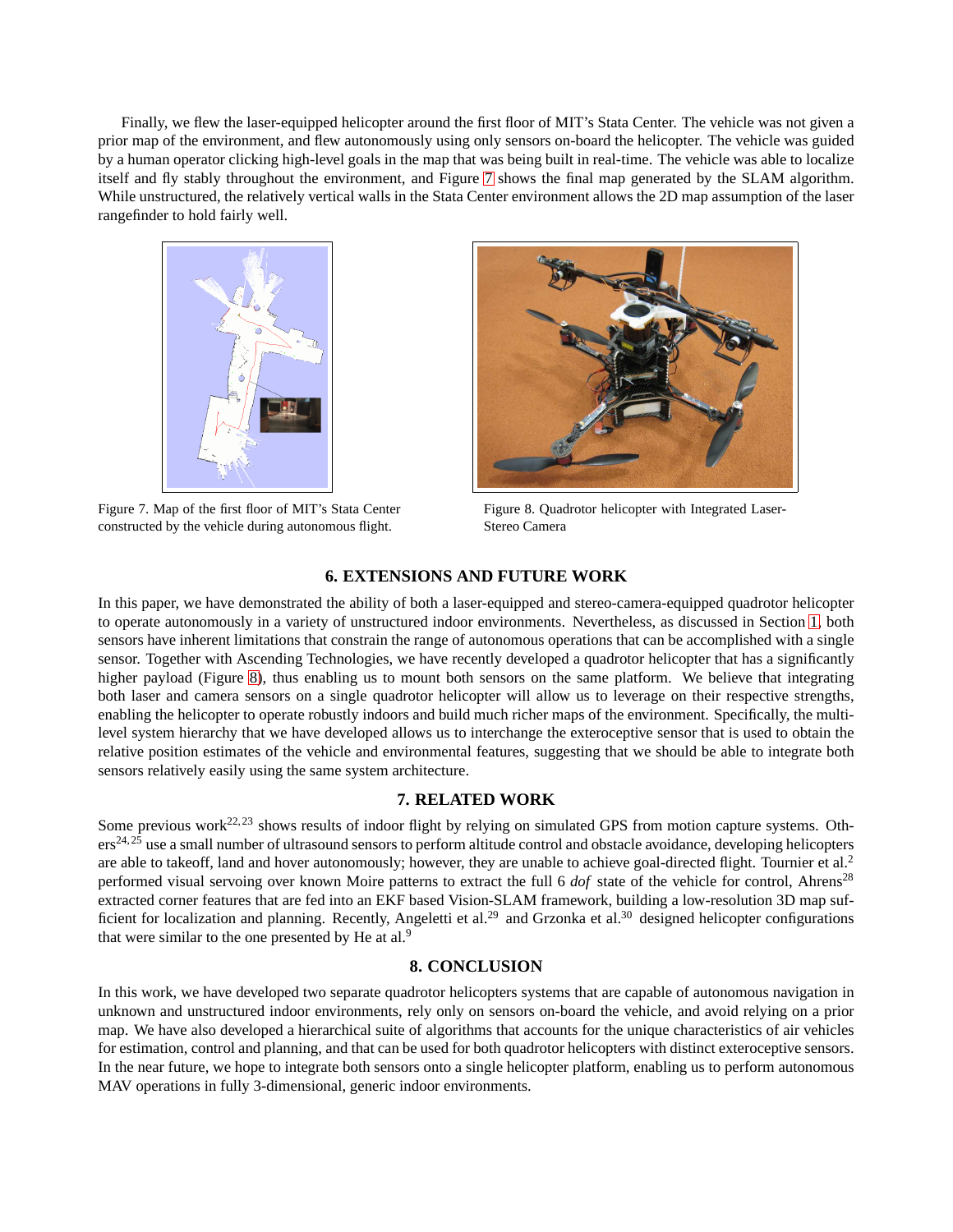## **REFERENCES**

- [1] Celik, K., Chung, S., and Somani, A., "Mvcslam:mono-vision corner slam for autonomous micro-helicopters in gps denied environments," in [*Proc. of the AIAA GNC*], (2008).
- [2] Tournier, G., Valenti, M., How, J., and Feron, E., "Estimation and control of a quadrotor vehicle using monocular vision and moirè patterns," in [Proc. of AIAA GNC, Keystone, Colorado], (2006).
- [3] Langelaan, J., "State estimation for autonomous flight in cluttered environments," *Journal of Guidance, Control and Dynamics* **30**(5) (2007).
- [4] Gurdan, D., Stumpf, J., Achtelik, M., Doth, K., Hirzinger, G., and Rus, D., "Energy-efficient autonomous four-rotor flying robot controlled at 1 khz," in [*Proc. ICRA*], (2007).
- [5] Thrun, S., Fox, D., Burgard, W., and Dellaert, F., "Robust monte carlo localization for mobile robots," *Artificial Intelligence* **128**, 99–141 (2000).
- [6] K., L., A., N., J., H., and H., S., "High-speed laser localization for mobile robots," *Robotics and Autonomous Systems* **51**, 275–296 (June 2005).
- [7] Olson, E., *Robust and Efficient Robotic Mapping*, PhD thesis, MIT, Cambridge, MA, USA (June 2008).
- [8] Howard, A., "Real-time stereo visual odometry for autonomous ground vehicles," in [*Proc. IROS*], (2008).
- [9] He, R., Prentice, S., and Roy, N., "Planning in information space for a quadrotor helicopter in a gps-denied environments," in [*Proc. ICRA*], 1814–1820 (2008).
- [10] Ma, Y., Soatto, S., Kosecka, J., and Sastry, S., [*An Invitation to 3D Vision: From Images to Geometric Models*], Springer Verlag (2003).
- [11] Lowe, D. G., "Distinctive image features from scale-invariant keypoints," *International Journal of Computer Vision* **60**, 91–110 (2004).
- [12] Bay, H., Tuytelaars, T., and Gool, L. V., "Surf: Speeded up robust features," in [*In ECCV*], 404–417 (2006).
- [13] Rosten, E. and Drummond, T., "Machine learning for high speed corner detection," in [*9th European Conference on Computer Vision*], (May 2006).
- [14] Harris, C. and Stephens, M., "A combined corner and edge detector," in [*The Fourth Alvey Vision Conference*], 147–151 (1988).
- [15] Bouguet, J. Y., "Pyramidal implementation of the lucas kanade feature tracker: Description of the algorithm," (2002).
- [16] Umeyama, S., "Least-squares estimation of transformation parameters between two point patterns," *Pattern Analysis and Machine Intelligence, IEEE Transactions on* **13**, 376–380 (Apr 1991).
- [17] Torr, P. H. S. and Zisserman, A., "Mlesac: A new robust estimator with application to estimating image geometry," *Computer Vision and Image Understanding* **78**, 2000 (2000).
- [18] Triggs, B., McLauchlan, P. F., Hartley, R. I., and Fitzgibbon, A. W., "Bundle adjustment a modern synthesis," in [*ICCV '99: Proceedings of the International Workshop on Vision Algorithms*], 298–372, Springer-Verlag, London, UK (2000).
- [19] Lourakis, M. and Argyros, A., "The design and implementation of a generic sparse bundle adjustment software package based on the levenberg-marquardt algorithm," Tech. Rep. 340, Institute of Computer Science - FORTH, Heraklion, Crete, Greece (Aug. 2004). Available from http://www.ics.forth.gr/˜lourakis/sba.
- [20] Abbeel, P., Coates, A., Montemerlo, M., Ng, A., and Thrun, S., "Discriminative training of kalman filters," in [*Proc. RSS*], (2005).
- [21] Grisetti, G., Stachniss, C., and Burgard, W., "Improved techniques for grid mapping with rao-blackwellized particle filters," *Robotics, IEEE Transactions on* **23**(1), 34–46 (2007).
- [22] How, J., Bethke, B., Frank, A., Dale, D., and Vian, J., "Real-time indoor autonomous vehicle test environment," *Control Systems Magazine, IEEE* **28**(2), 51–64 (2008).
- [23] Hoffmann, G., Huang, H., Waslander, S., and Tomlin, C., "Quadrotor helicopter flight dynamics and control: Theory and experiment," in [*Proc. of GNC*], (August 2007).
- [24] Roberts, J., Stirling, T., Zufferey, J., and Floreano, D., "Quadrotor Using Minimal Sensing For Autonomous Indoor Flight," in [*Proc. EMAV*], (2007).
- [25] Bouabdallah, S., Murrieri, P., and Siegwart, R., "Towards autonomous indoor micro vtol." Autonomous Robots, Vol. 18, No. 2, March 2005 (2005).
- [26] Johnson, N., *Vision-Assisted Control of a Hovering Air Vehicle in an Indoor Setting*, Master's thesis, BYU (2008).